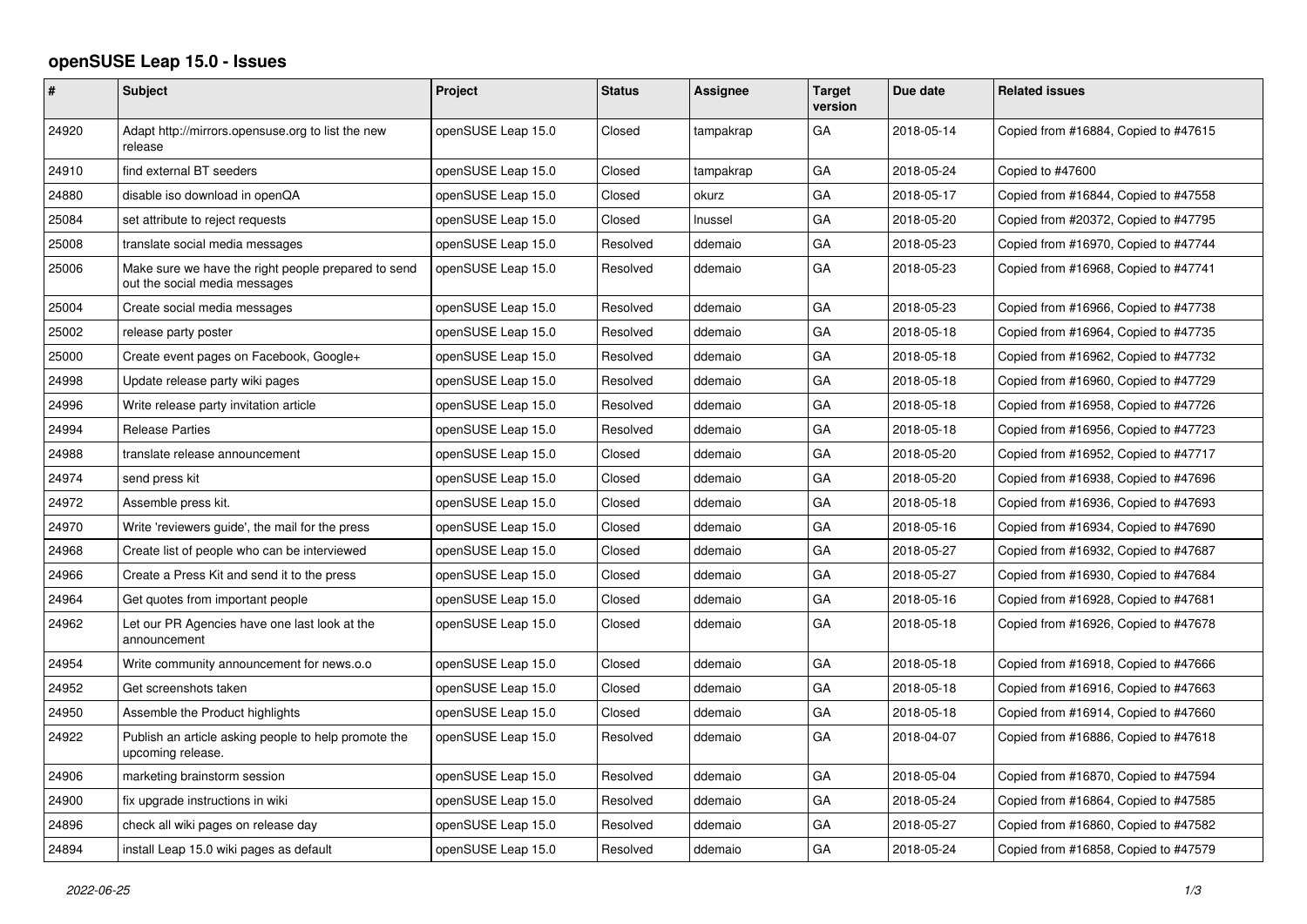| $\vert$ # | <b>Subject</b>                                                           | Project            | <b>Status</b> | <b>Assignee</b> | <b>Target</b><br>version | Due date   | <b>Related issues</b>                |
|-----------|--------------------------------------------------------------------------|--------------------|---------------|-----------------|--------------------------|------------|--------------------------------------|
| 24892     | update wiki pages                                                        | openSUSE Leap 15.0 | Resolved      | ddemaio         | GA                       | 2018-05-24 | Copied from #16856, Copied to #47576 |
| 24890     | move previous release to archive                                         | openSUSE Leap 15.0 | Resolved      | ddemaio         | GA                       | 2018-05-24 | Copied from #16854, Copied to #47573 |
| 24786     | Create social media backgrounds and badges                               | openSUSE Leap 15.0 | Resolved      | ddemaio         | GA                       | 2018-05-23 | Copied from #16696, Copied to #47492 |
| 24784     | Social media marketing                                                   | openSUSE Leap 15.0 | Resolved      | ddemaio         | GA                       | 2018-05-23 | Copied from #16694, Copied to #47489 |
| 24946     | update wiki                                                              | openSUSE Leap 15.0 | Closed        | bmwiedemann     | GA                       | 2018-05-25 | Copied from #16910, Copied to #47654 |
| 24942     | request new box image and link                                           | openSUSE Leap 15.0 | Closed        | bmwiedemann     | GA                       | 2018-05-25 | Copied from #16906, Copied to #47648 |
| 25054     | update web site with new languages                                       | openSUSE Leap 15.0 | Resolved      | AdaLovelace     | GA                       | 2018-05-25 | Copied from #17020, Copied to #47777 |
| 25098     | send announcement to opensuse-announce                                   | openSUSE Leap 15.0 | Closed        |                 | GA                       | 2018-05-25 | Copied from #20802, Copied to #47813 |
| 25068     | add lock tags                                                            | openSUSE Leap 15.0 | Closed        |                 | GA                       | 2018-05-27 | Copied from #18838, Copied to #47786 |
| 25058     | update release number in IRC channel topic                               | openSUSE Leap 15.0 | Closed        |                 | GA                       | 2018-05-30 | Copied from #17024, Copied to #47783 |
| 25056     | notify studio team about Bugfree                                         | openSUSE Leap 15.0 | Closed        |                 | GA                       | 2018-05-23 | Copied from #17022, Copied to #47780 |
| 24992     | software.opensuse.org                                                    | openSUSE Leap 15.0 | Closed        |                 | GA                       | 2018-05-27 | Copied from #16954, Copied to #47720 |
| 24986     | Gather info from major pieces of our release onto<br>Major_features page | openSUSE Leap 15.0 | Closed        |                 | GA                       | 2018-05-18 | Copied from #16950, Copied to #47714 |
| 24984     | Add features from distrowatch                                            | openSUSE Leap 15.0 | Closed        |                 | GA                       | 2018-05-18 | Copied from #16948, Copied to #47711 |
| 24982     | Get technical review                                                     | openSUSE Leap 15.0 | Closed        |                 | GA                       | 2018-05-18 | Copied from #16946, Copied to #47708 |
| 24980     | Get features page finished                                               | openSUSE Leap 15.0 | Closed        |                 | GA                       | 2018-05-18 | Copied from #16944, Copied to #47705 |
| 24978     | Move Major Features to feature guide page                                | openSUSE Leap 15.0 | Closed        |                 | GA                       | 2018-05-18 | Copied from #16942, Copied to #47702 |
| 24976     | Write the Feature Guide                                                  | openSUSE Leap 15.0 | Closed        |                 | GA                       | 2018-05-18 | Copied from #16940, Copied to #47699 |
| 24960     | Get feedback on the draft press announce                                 | openSUSE Leap 15.0 | Closed        |                 | GA                       | 2018-05-13 | Copied from #16924, Copied to #47675 |
| 24958     | Create a draft press announcement                                        | openSUSE Leap 15.0 | Closed        |                 | GA                       | 2018-05-13 | Copied from #16922, Copied to #47672 |
| 24956     | Write Press Announcement                                                 | openSUSE Leap 15.0 | Closed        |                 | GA                       | 2018-05-18 | Copied from #16920, Copied to #47669 |
| 24948     | Release Announcement                                                     | openSUSE Leap 15.0 | Closed        |                 | GA                       | 2018-05-27 | Copied from #16912, Copied to #47657 |
| 24944     | update shop.opensuse.org                                                 | openSUSE Leap 15.0 | Closed        |                 | GA                       | 2018-05-25 | Copied from #16908, Copied to #47651 |
| 24940     | shop.opensuse.org                                                        | openSUSE Leap 15.0 | Closed        |                 | GA                       | 2018-05-25 | Copied from #16904, Copied to #47645 |
| 24938     | notify mirror admins                                                     | openSUSE Leap 15.0 | Closed        |                 | GA                       | 2018-05-20 | Copied from #16902, Copied to #47642 |
| 24936     | set up update-test project                                               | openSUSE Leap 15.0 | Resolved      |                 | GA                       | 2018-04-11 | Copied from #16900, Copied to #47639 |
| 24934     | adjust knapsack for GM                                                   | openSUSE Leap 15.0 | Closed        |                 | GA                       | 2018-05-20 | Copied from #16898, Copied to #47636 |
| 24932     | change openSUSE-current                                                  | openSUSE Leap 15.0 | Resolved      |                 | GA                       | 2018-05-27 | Copied from #16896, Copied to #47633 |
| 24930     | Switch count down to hourly rendering                                    | openSUSE Leap 15.0 | Closed        |                 | GA                       | 2018-05-27 | Copied from #16894, Copied to #47630 |
| 24928     | make GM images available                                                 | openSUSE Leap 15.0 | Closed        |                 | GA                       | 2018-05-20 | Copied from #16892, Copied to #47627 |
| 24926     | install google alerts                                                    | openSUSE Leap 15.0 | Closed        |                 | GA                       | 2018-05-27 | Copied from #16890, Copied to #47624 |